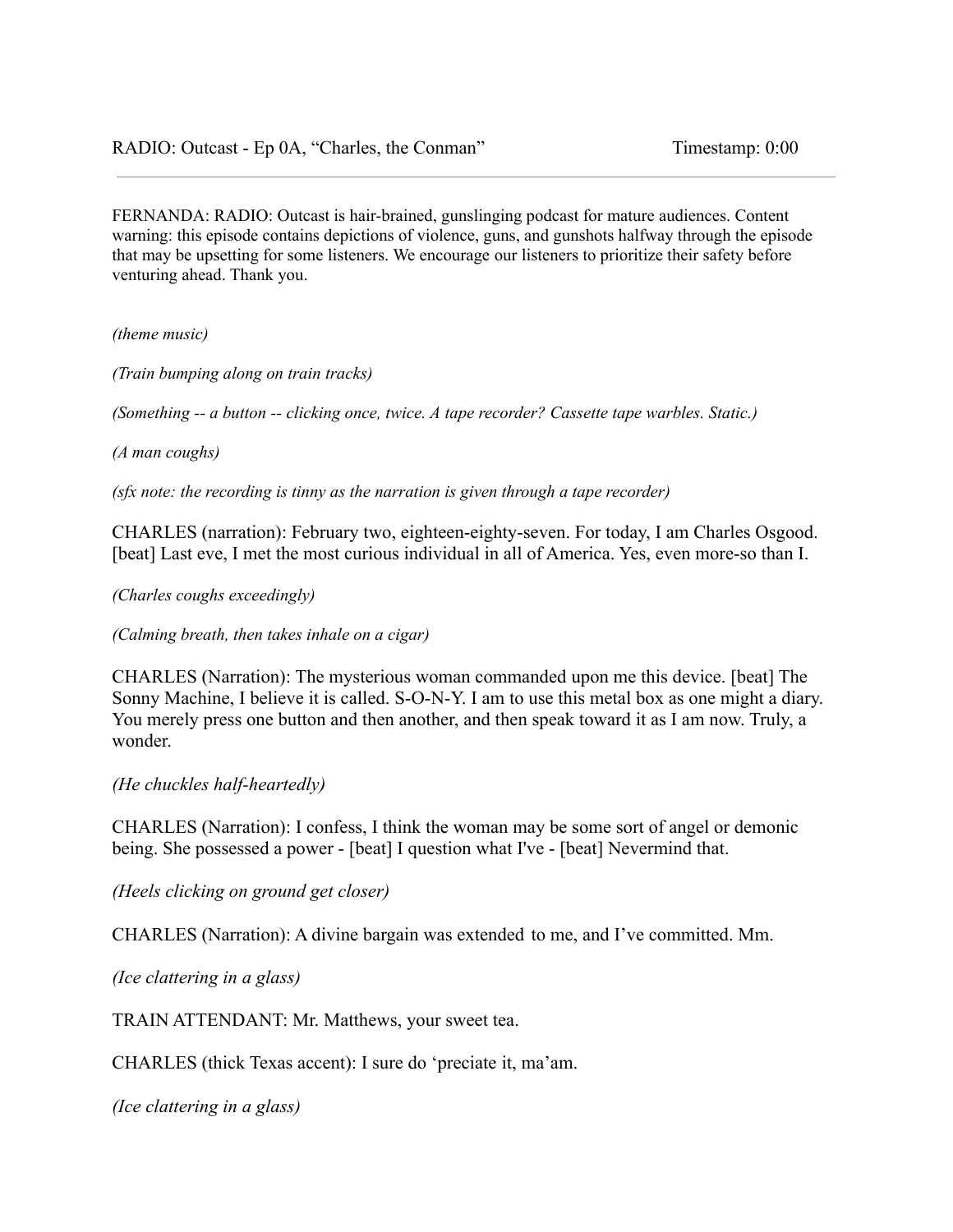*(Heels clicking on ground get further away)*

CHARLES (Narration, no accent): For today, I am also Mr. Matthews.

*(Train horn blares in distance)*

*(Charles coughs)*

CHARLES (Narration): Now I find myself riding this train route westward, for reasons obscure. I'm to disembark in some dust town. [beat] *Lone Flats.* The New Mexico territories.

## *(He sighs)*

CHARLES (Narration): *Oh*, what are the chances I've consigned myself into the Devil's congress? [beat] Mmm-*well*, I suppose God has abandoned me, anyhow.

*(Charles inhales on cigar, exhales)*

CHARLES (Narration): Virginia must be one-hundred miles behind me. [beat] If I'm to make a diary of this *Sonny* Machine, I suppose I shall narrate from the beginning.

*(Charles coughs, coughs, cough)*

*(Train becomes louder and then fades away into applause)*

*(Men chatting, clapping, laughing loudly)*

*(J.W. Powell laughs)*

CHARLES (Narration): The gentleman with the obnoxious caw, that's J.W. Powell, the director for the Geological Survey. We were lounging in his Virginia mansion, passing the whiskey dry.

J.W. POWELL: Oh, *Mister President*, you cad!

CHARLES (Narration): Indeed! It was President Cleveland.

*(Men chatting, clapping, laughing loudly)*

PRESIDENT CLEVELAND: I said to her: Madam, I've not seen your missing calf. In fact, I've not seen higher than your ankle.

*(Dandies laugh obnoxiously)*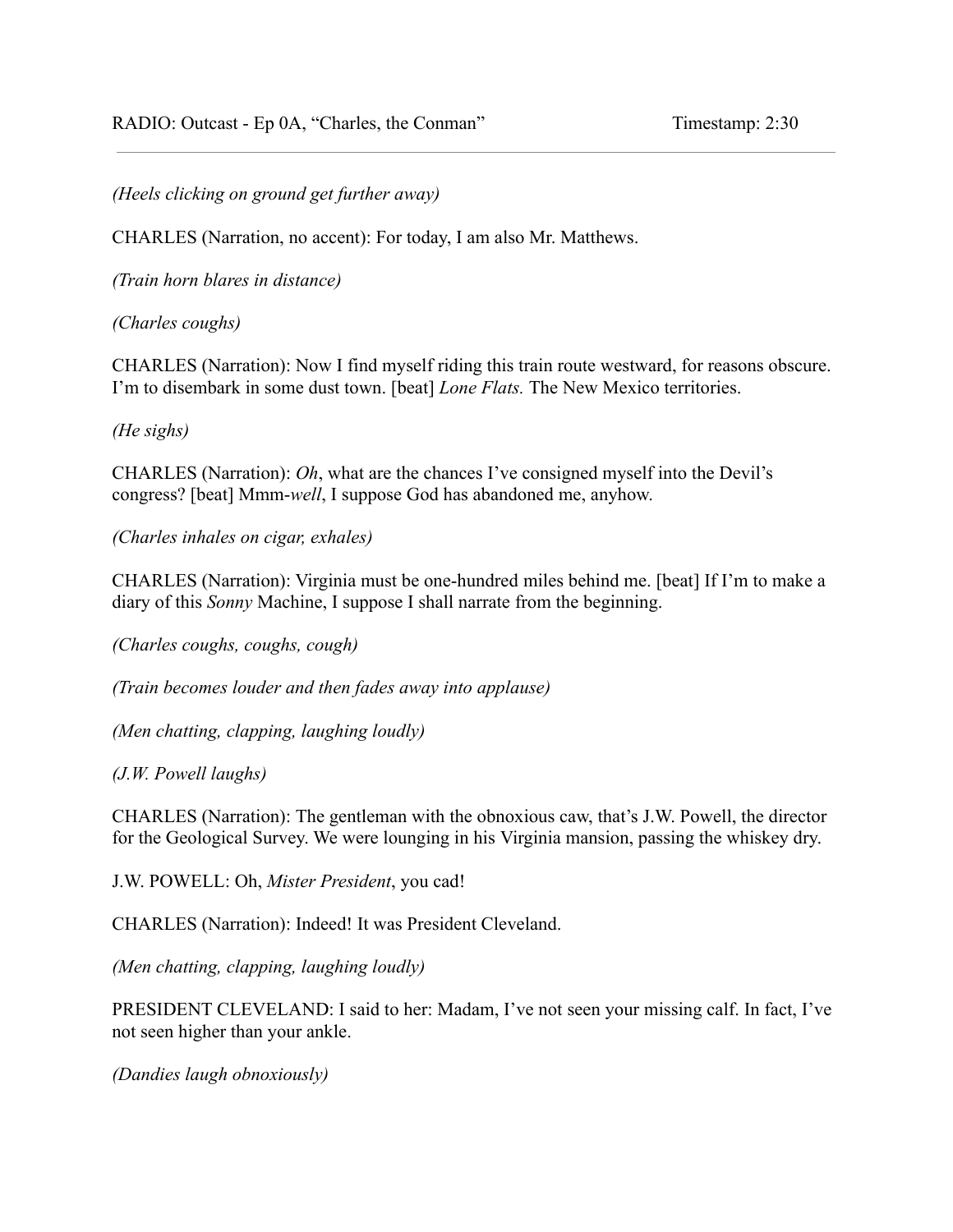CHARLES (thick Texas accent): Hehehehe! Hoo, ain't heard that'n before!

CHARLES (Narration): In fact, I've heard that one far too many times.

PRESIDENT CLEVELAND: Say, you seem a fresh face here. What was your name again, good sir?

CHARLES (thick Texas accent): Matthews. *Roy* Matthews, chairman for the Texas Cartographers Guild, headquartered out in Abilene. It's sure a pleasure, Mister President.

J.W. POWELL: Mr. Matthews is my expert guest for the evening. He wrote me directly, as a matter of fact, pledging his expertise in the Utah regions.

CHARLES (thick Texas accent): Yessir. When I heard Washington might be lookin' at a unified Utah for statehood, I figured, *shoot*, if my quiver ain't right and full.

*(Charles coughs. The men say nothing.)*

PRESIDENT CLEVELAND: I don't think I quite —

J.W. POWELL: *Apologies*, Mr. President. You know how those Texans can be. *Odd-spoken* and *gun*-totin' —

CHARLES (thick Texas accent): — and tobaccy smokin'!

*(The men and Charles laugh)*

*(Charles's laugh gets louder until-- cough, cough, cough)*

PRESIDENT CLEVELAND: Well. That would explain that rough hack, sir. Go on. Squeeze it out.

*(Men chuckle)*

*(Charles clears his throat)*

PRESIDENT CLEVELAND: Now, Mr. Matthews, you said you're an expert in the regions of Utah?

J.W. POWELL: Yes, Roy! Do share with him your ventures across the high valley and your spars with the Mormon locals. Ohhh, how they've hoarded silver.

*(Tinny recording: inhale and exhale on cigar)*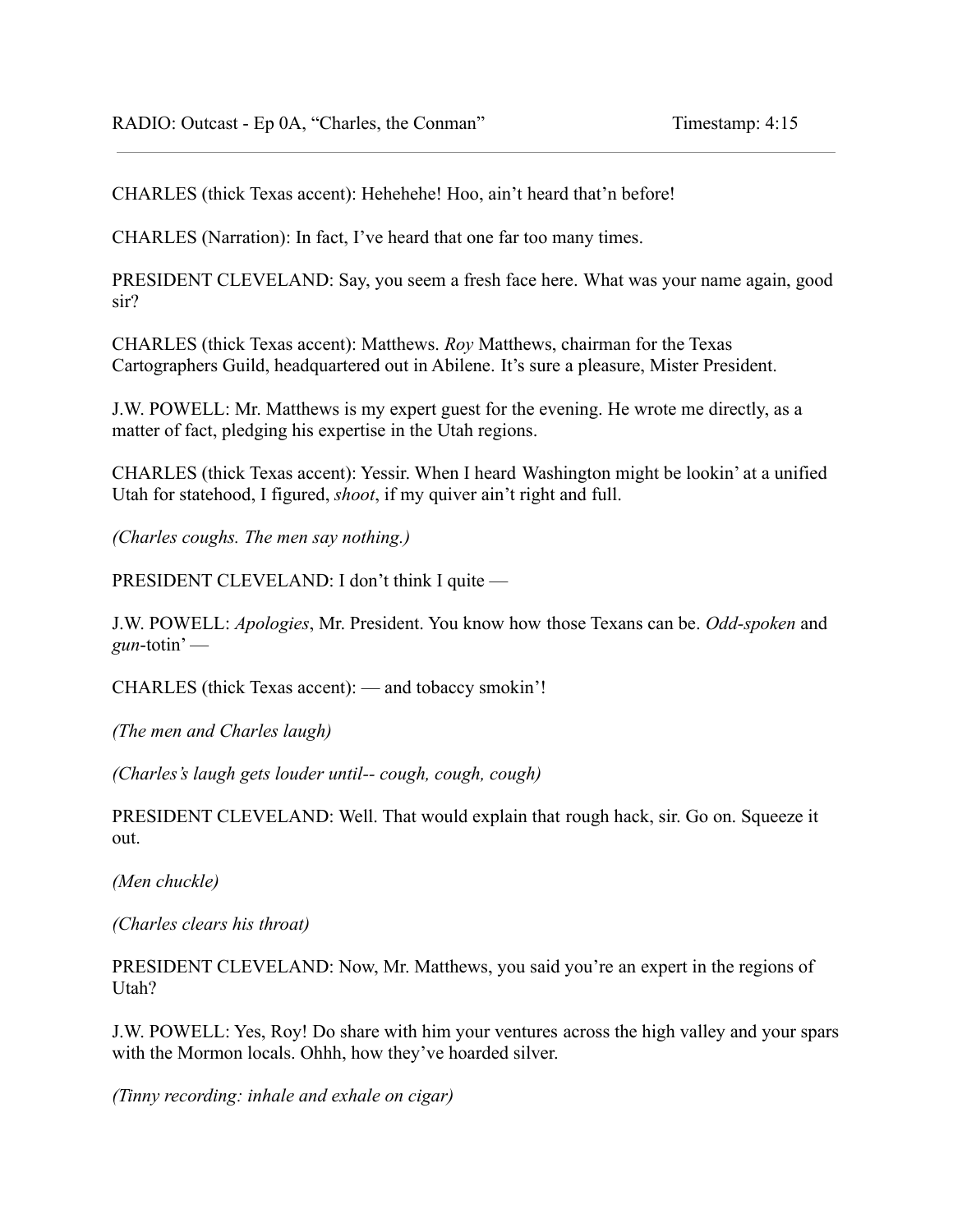CHARLES (Narration): Even the greatest of cons can become undone by the unexpected and the unknown. First came the unexpected.

*(KNOCK - KNOCK - KNOCK - KNOCK - KNOCK)*

*(Shocked gasps echo)*

*(Door knocked open)*

*(Shocked gasps)*

*(Heavy footsteps approach)*

J.W. POWELL: What in God's good name — !

*(Heavy footsteps stop)*

*(Rifle is cranked)*

*(Pretentious gasps)*

OFFENDED DANDY: *I say*!

CHARLES (Narration): Texans and their God-damned guns.

THE REAL ROY MATTHEWS: My name is Roy Matthews.

*(Rifle fire)*

*(Guests shriek)*

RANDOM DANDY: *Oh my god!*

*(Heavy footsteps approach)*

ROY MATTHEWS: And that hoodlum has stolen my name, my status, *and* my maps!

*(Aghast gasps)*

PRESIDENT CLEVELAND: This charge? Is this true?

J.W. POWELL: No, this can't be! I — you — Mister President I assure you that — I had no idea!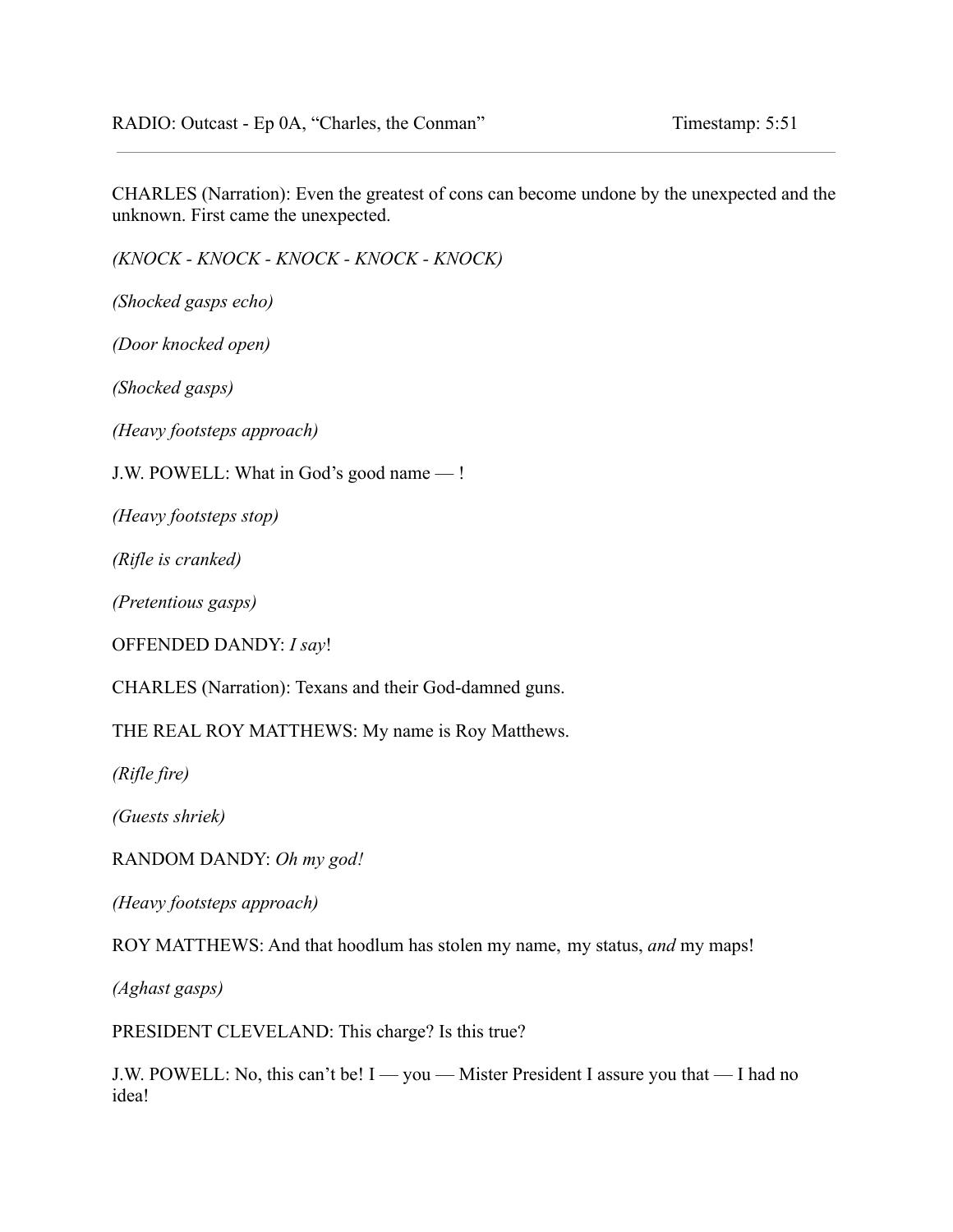CHARLES (Narration): Well, they all turned to look at me, didn't they?

*(Tinny recording: Charles laughs)*

CHARLES (Narration): Fifteen dandies, the President of the God-damned United States, and a mustachioed Texan with a gun. How did this boor catch me? It was an immaculate con. There must have been [beat] yes, a set-up.

*(Angry dandies mumble to each other)*

*(Heartbeat fades in)*

ROY MATTHEWS: I see you lookin' at that door, thief. You take one false step and I'll blow your bowels to Tuscaloosa and back.

PRESIDENT CLEVELAND: I'll pardon that crime on impact.

J.W. POWELL: Please, no blood on the Oushak rug. I just had it imported.

*(Heartbeat thumping)*

CHARLES (thick Texas accent): Gentleman, I can assure you —

ROY MATTHEWS: You can assure me nothin'.

*(Heartbeat th-th-thumping, th-th-thumping)*

CHARLES (thick Texas accent): Gen-

*(Charles coughs)*

ROY MATTHEWS: Mister President, Director Powell, folks

*(Charles coughs)*

*(Heartbeat th-th-thumping, th-th-thumping)*

ROY MATTHEWS: let me show y'all how we handle crooks down in Texas.

*(Charles takes in a deep breath)*

*(Rifle fire!)*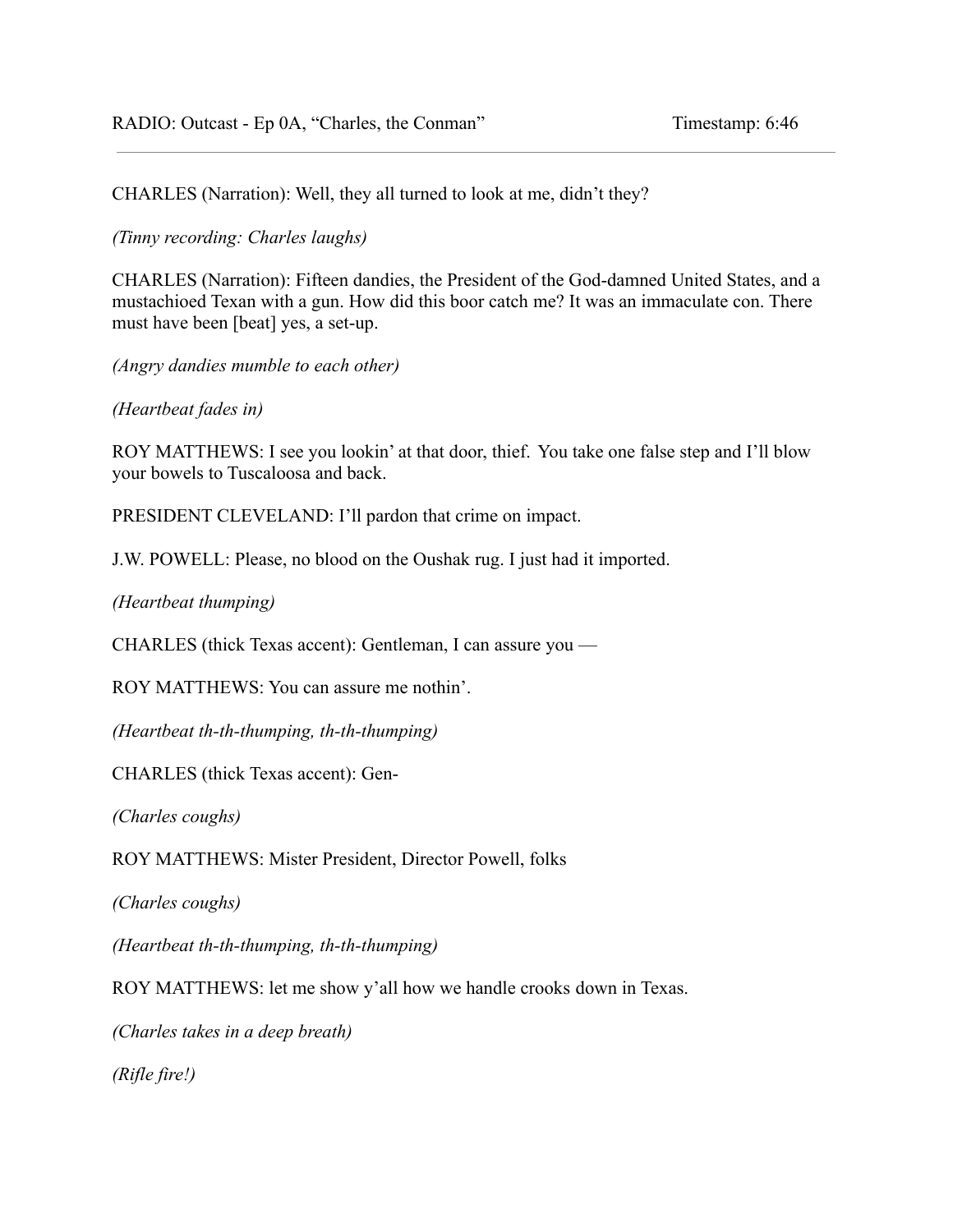*(People gasp at half-speed)*

*(Tick-tick-ticking! and Ring-ring-ringing)*

*(Time warbles, yawns, and slows down)*

*(...)*

CHARLES (Narration): It's as they say: The moment before I died, I saw visions of a possible life, rendered into flashes of *sorrow* and *ecstasy*. I envisioned escaping this con-man's course, building a perfect blue home back in Utah, with a turret and piano. [beat] Yes, a loving family. Perhaps love.

#### *(Inhale and exhale on a cigar)*

CHARLES (Narration): My [beat] *circumstances* forbade me from either. Whispers became a tribunal and I was soon cast out into the roofless alleys. Have you heard this term: unconditional love? [beat] You should know that love is always conditional. But the bullet hovered before me. [beat] Moments before the strike. I could extend my index finger and poke it. It seemed that time had yawned. It seemed I would survive. But did I want to survive? It'd mean more deceptions, more fleeing between the alleys in a stolen coat, forever glancing over my shoulder. [beat] Each day is another name and another story. Twenty six years of surviving.

*(Eerie mystical ambience)*

*(Heels approaching)*

*(A woman cackles)*

EMI: Oh my *Gods*. You should see the look on your face.

*(Heels approaching)*

*(Charles coughs)*

CHARLES (Narration): Even now, with a full day's consideration, I cannot accurately detail this strange blonde woman. She seemed entirely not of this world.

*(Clock ticking)*

*(Eerie mystical ambience)*

EMI: I'd introduce myself but I really don't feel like it. Here, just take this, 'kay?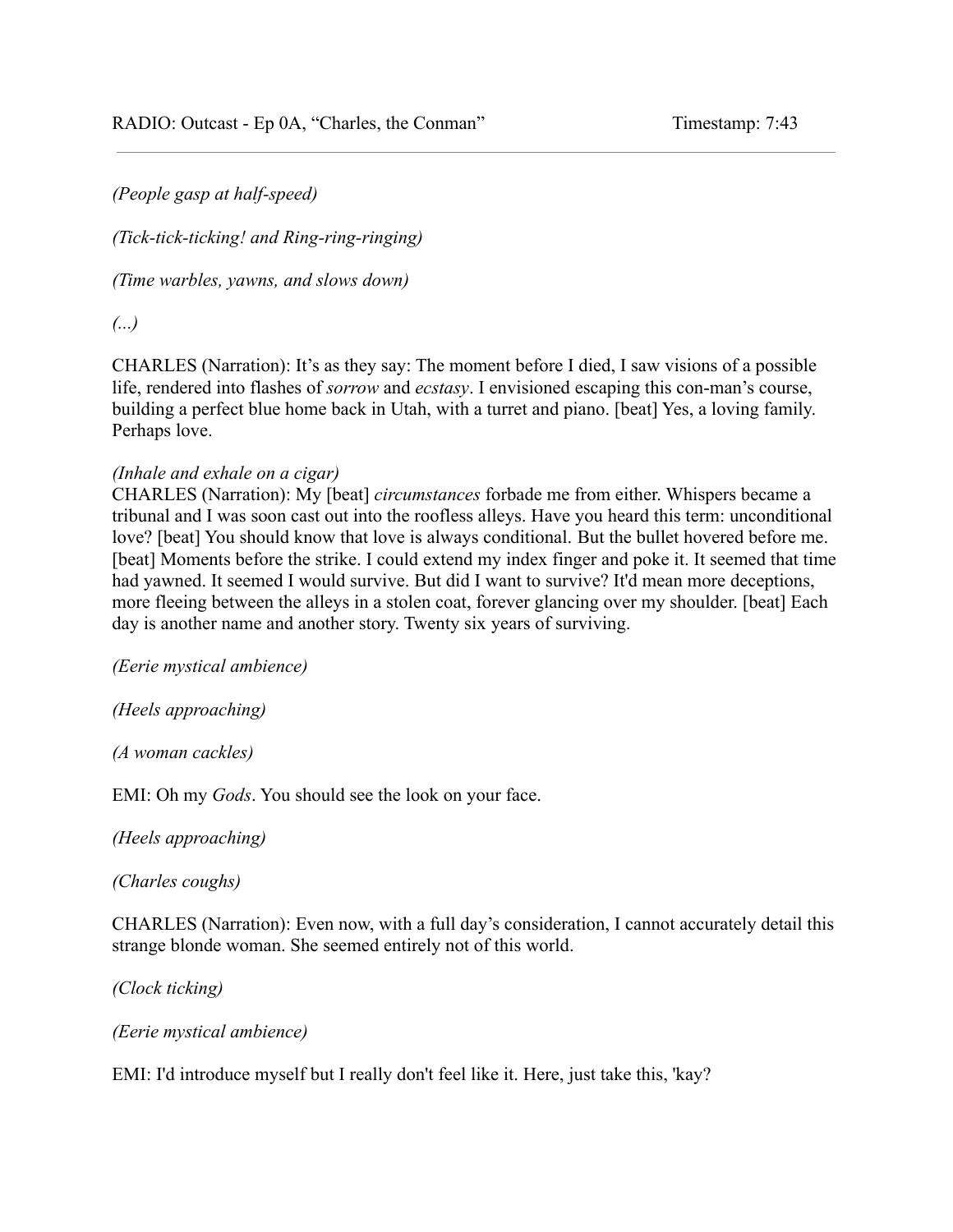CHARLES (Narration): Despite her petite stature, the woman carried herself with Presidential gravitas. Perhaps it was the six-inch heels, no? Hm. She strutted around the parlor with a bedazzled pocket watch swinging from her hip. Had my wits been about me, I'd have asked her for the time, considering time had just been frozen. But my instincts told me to *keep quiet*. She stopped short before me and reached into a pink handbag.

## *(Zipper zipping open)*

CHARLES (Narration): She unveiled a small metal box. A device I now refer to as the Sonny Machine.

EMI: I want to make a deal with you, Mister *Whatever*-Your-Name-Is. You see this shiny bullet here? The one that's like, two inches from entering your pink *mushy* little brain? Well, you can thank moi for that. See? We only just met and I'm already, like, your complete savior or whatever. But that can totally change. *So -*-

*(Charles coughs)* EMI: -- it's not really a deal I'm offering.

*(Charles coughs)*

*(Emi chuckles)*

EMI: Oh Gods, this place reeks. What year are we in, 900?

*(Clock ticking)*

*(Eerie mystical ambience)*

CHARLES: It — it is 1887, Mistress.

EMI: *Mistress*? Gross. Don't put on the airs for me, Mr. Runaway.

# *(Heels approaching)*

EMI: *What*? You don't think I know everything about you? [laugh] You're totally wigging out right now! It's très funny. You should see your face. Here, let me break it down super mega slowly and simple for you, 'kay?

#### *(Heels approaching)*

CHARLES (Narration): And here, this moment, I knew this woman was not of normal pulp.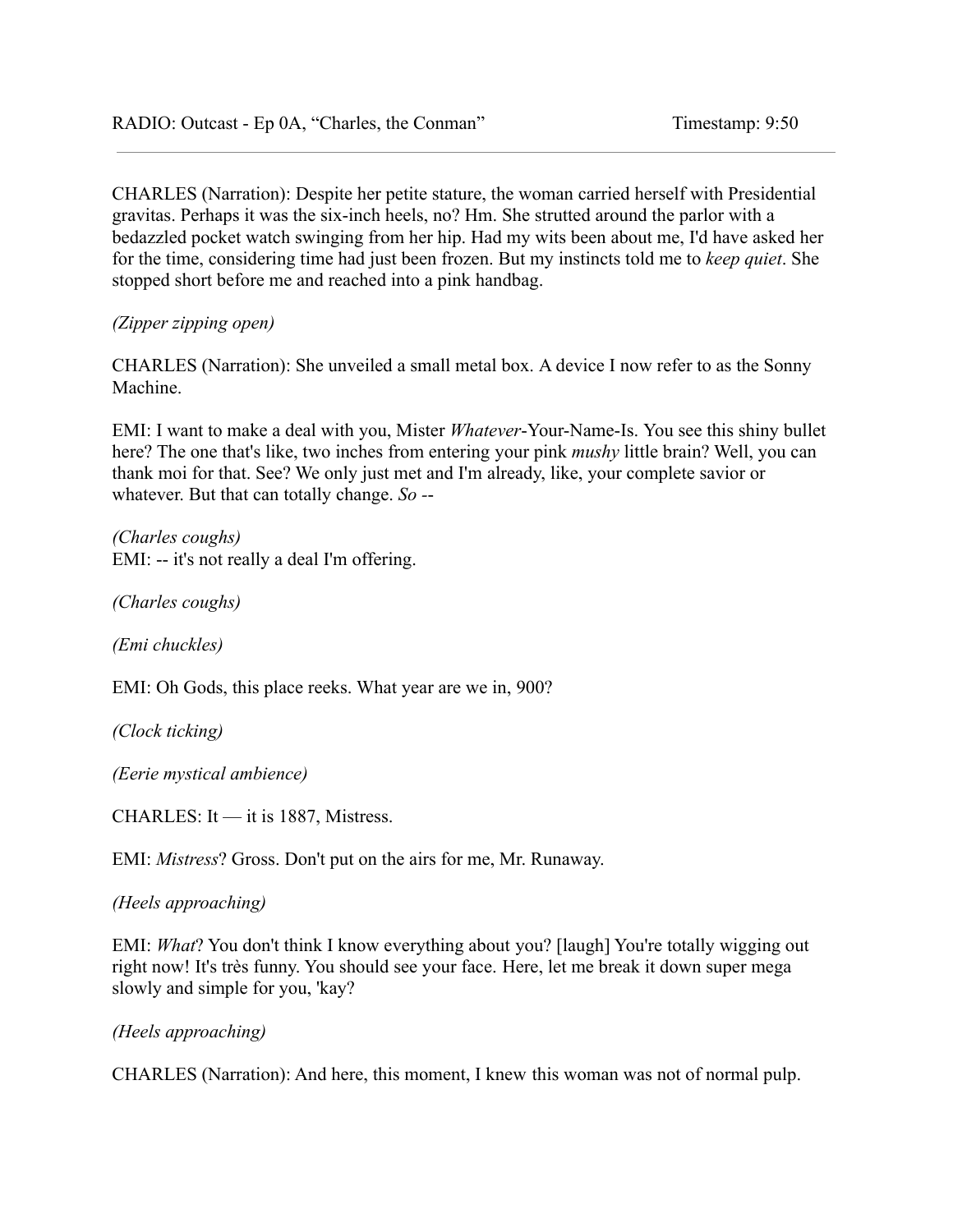EMI: You go by the name Charles Osgood. But I know your true name.

## *(Heels approaching)*

EMI: And you're dying. Slowly, sure, but you're definitely dying.

## *(Charles coughs)*

EMI: And each day it's going to get more and more painful, and super ugly, until you're 1887's biggest barf bag in all of America.

## *(Heels approaching)*

EMI: You'll be totally bedridden, ralphing up blood and guts until — well, you get the picture, yeah?

## *(Charles coughs, gasps, catches his breath)*

EMI: You've got no one to take care of you. No family to run to, right? Ugh, like, what a total shame. Poor you, all lonely and dying. Oh, but you've got big plans, Mr. Whoever-You-Think-You-Are. Big plans for a human, that is.

*(She laughs)*

# *(Heels approaching)*

EMI: You'll never see them come to fruition. Not without moi, *me*, Emi, the most fabulous Goddess of Time and one of the ancient —

CHARLES: Y-you can help me to —

EMI: *Don't* interrupt me when I'm trying to, like, save your life or whatever. Got it?

CHARLES (Narration): And then she extended the Sonny Machine toward me.

EMI: Take this. You'll use it like a, uhm — do you have diaries in these days? Whatever. It's sort of like a diary.

*(Charles coughs)*

EMI: But no one wants to hear your personal little sob story.

*(Heels approaching)*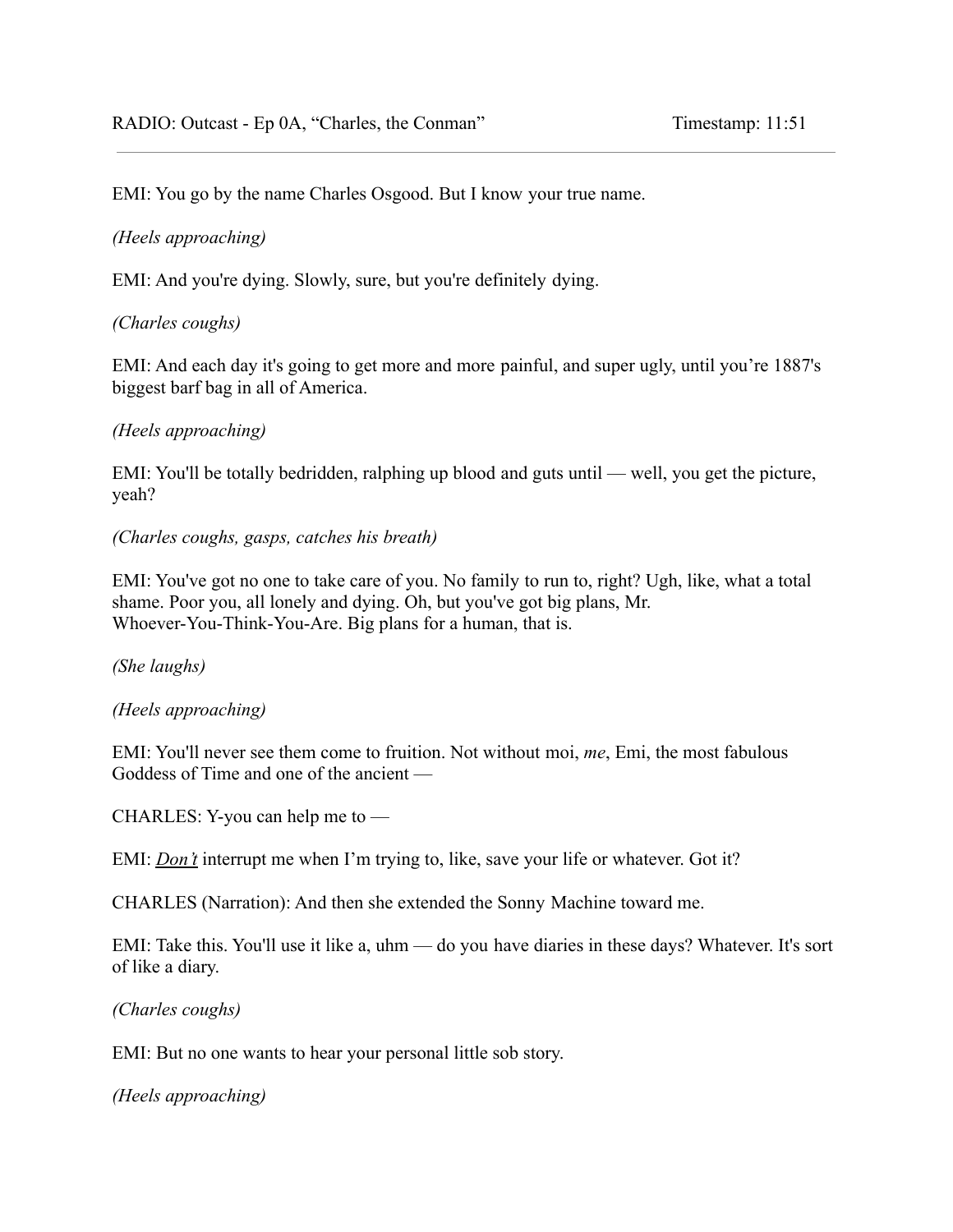EMI: So this is more like a detective diary, 'kay? Because there's someone I need you to follow. Do this, and I'll keep you alive, or whatever. *Got it*?

*(Train bumping along on train tracks)*

*(Inhale on a cigar)*

CHARLES (Narration): I took the Sonny Machine from her hands. And I listened to her instructions. The mistress provided me a mission, a person I must locate and follow, even if it takes me across all of America. She provided me enough details to begin the journey. I'm to search for a woman "not of this world." That was the complete description. The mistress warned me that no matter where I am, however I might hide or try to disguise myself, if I choose to disobey her commands, the bullet will most certainly return for me. And I will die alone and forgotten.

*(Exhale on a cigar turns into a long sigh)*

CHARLES (Narration): Alone, I can do. But forgotten?

*(Inhale on a cigar)*

*(Charles chuckles smugly)*

CHARLES (Narration): *No!*

*(Train bumping along on train tracks)*

*(Something -- a button -- clicking once, twice. A tape recorder? Cassette tape warbles. Static.)*

*(Click)*

FERNANDA: RADIO: Outcast was created by María Fernanda Vidaurrazaga and JT Lachausse, and produced by Ann Hughes. Starring Daniel A. Stevens as Charles Osgood, Ann Hughes as the Train Attendant and Emi, Griffin Otto Deniger as J.W. Powell, and Ivory Amor D'Francisca as President Grover Cleveland. This episode was written by JT, directed by Fernanda. Dialogue editing by Ann, sound design by JT, and music by Samuel Kinsella. You can find us online at radiooutcast.com or follow us on Instagram at radioutcastpod and Twitter at radio\_outcast. If you like what you hear please leave us a review on Apple podcasts or on Podchaser. If you'd like to help us grow, consider becoming a Patron at patreon.com/radio outcast where for as little as one dollar a month you too could get a special shout-out at the end of our episodes like…

The clever one on the grift, Kyrie O